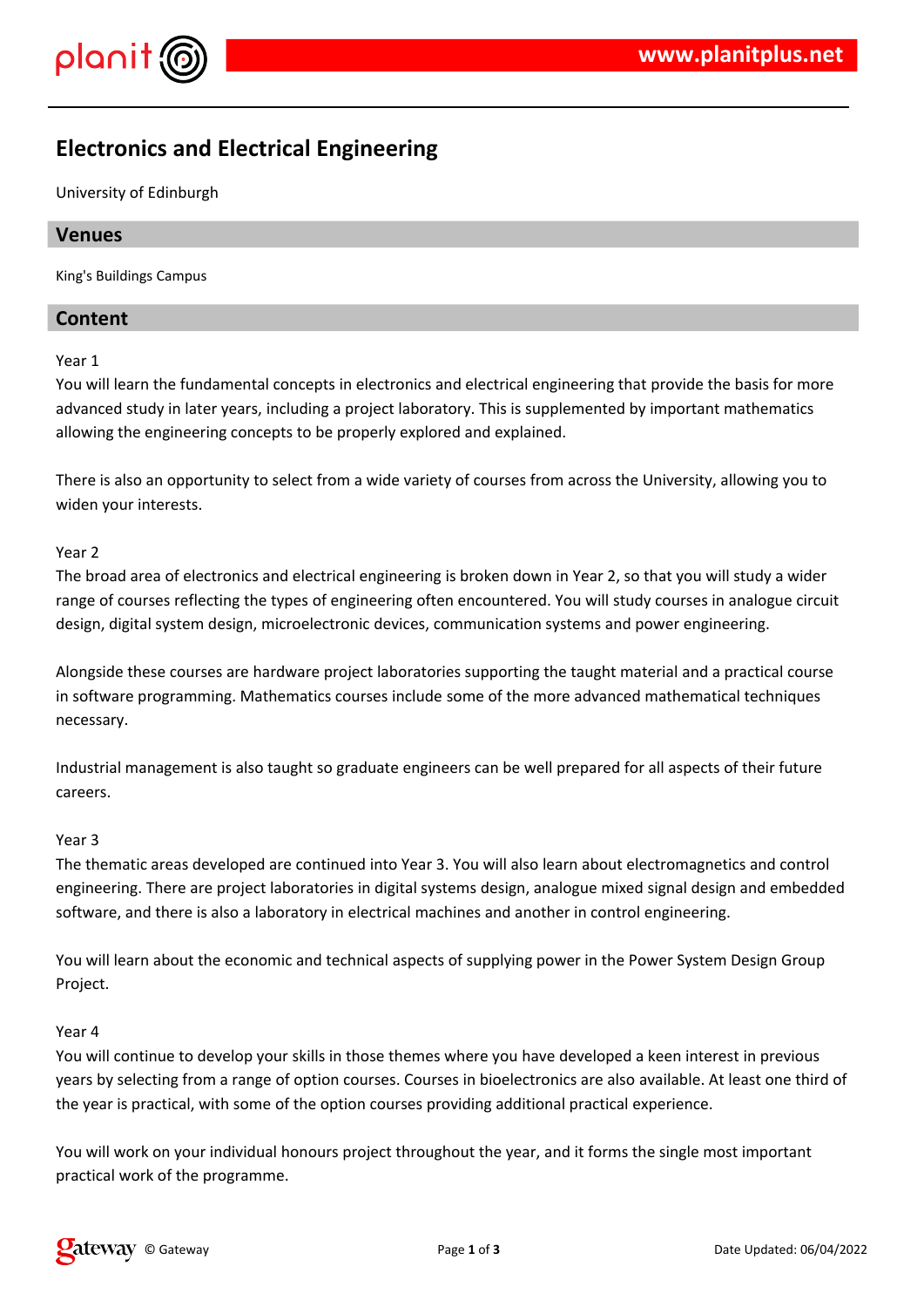

You will be working with a project supervisor, and your project will probably be linked to the research activity of the supervisor, meaning you are exposed to, and have opportunity to contribute to, the research output of the School.

#### **Start Date**

September

# **Qualification**

Degree

#### **Study Method**

Full time

#### **Award Title**

BEng Hons

#### **UCAS Code**

H600

#### **Course Length**

4 years

#### **Faculty**

College of Science and Engineering

#### **Department**

Engineering

#### **Entry Requirements**

2023 entry requirements

Standard entry:

4 Highers at AAAB (minimum) but typically AAAA (by end of S5 preferred) including Maths at A and one from Biology, Chemistry, Computing Science, Engineering Science or Physics (preferred) plus Engineering Science or Physics at National 5 at B and English at C.

Widening access entry:

4 Highers at AABB (by end of S6) including Maths at A and one from Biology, Chemistry, Computing Science, Engineering Science or Physics (preferred) plus Engineering Science or Physics at National 5 at B and English at C. Highers at BBB must be achieved in one sitting S4-S6.

For direct entry to year 2 you would require 2 Advanced Highers at AA including Maths and one other subject plus 2 Highers at AB including Physics or a technological subject.